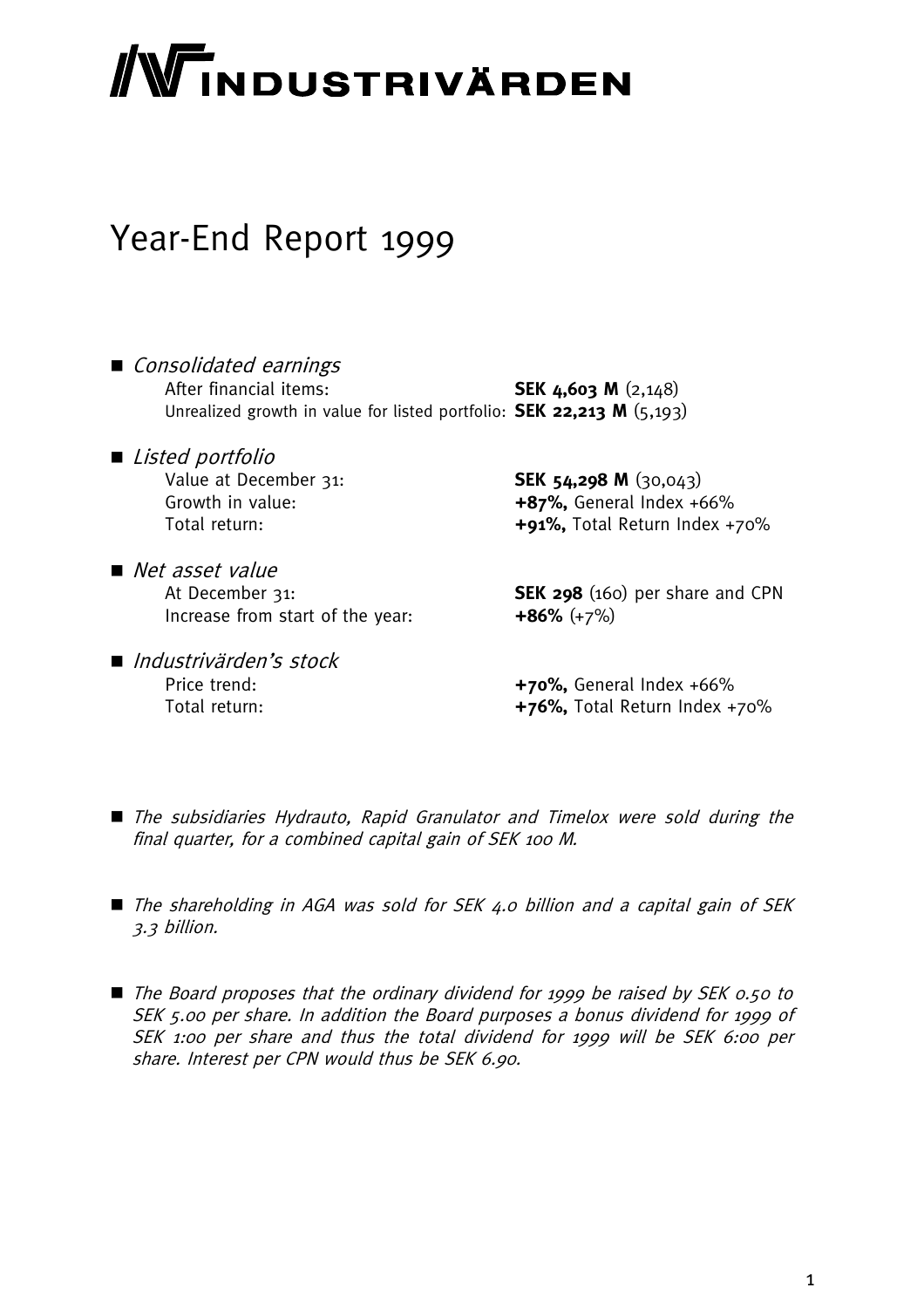

## NET SALES AND EARNINGS  $^{\mathrm{1}}$

Consolidated net sales amounted to SEK 4,071 M (4,580), an increase of 4 percent compared with the preceding year for comparable units.

Earnings before financial items totaled SEK 4,735 M (2,346). This includes capital gains on sales of listed stocks, totaling SEK 3,535 M (974), and gains of SEK 100 M (29) on sales of other stocks.

Dividends from the portfolio of listed stocks amounted to SEK 775 M (1,067). The preceding year's figure included a total of SEK 392 M in extra dividend income from Handelsbanken and Skanska, in the form of stock in Balder, worth SEK 114 M, and in Drott, worth SEK 278 M, respectively.

Net financial items improved by SEK 66 M to SEK -132 M (-198). Earnings after financial items totaled SEK 4,603 M (2,148).

#### **FINANCING AND EQUITY RATIO**

Net debt decreased by SEK 1,680 M to SEK 1,670 M.

The visible equity ratio was  $73$  percent  $(64)$ , while the adjusted equity ratio, which includes surplus values of listed stocks, was 91 percent (83).

#### **PORTFOLIO OF LISTED STOCKS**

The value of the portfolio of listed stocks at year-end was SEK 54,298 M (30,043). The surplus value was SEK 39,962 M (17,749). Purchases of listed stocks during the year totaled SEK  $3,731$  M (2,027) and sales totaled SEK  $5,168$  M (2,147). Stocks were thus sold for a net amount of SEK 1,437 M (120). Sales from the portfolio of listed stocks resulted in a capital gain of SEK 3,535 M (974), of which the sale of the AGA holding, including redeemed shares, accounted for SEK 3,327 M.

Adjusted for purchases and sales, the value of the portfolio grew by 87 percent during the year (5). The Affärsvärlden General Index gained 66 percent during the same period (10). The total return 2 for the portfolio of listed stocks was 91 percent (70 percent for the Findata Total Return Index).

Dividend income amounted to SEK 775 M (SEK 1,067 M, including extra dividends in the form of stock in Balder, worth SEK 114 M, and in Drott, worth SEK 278 M).



Major net purchases consisted of 3,000,000 Scania, 1,860,000 Ericsson, 2,925,000 Skandia, 1,136,300 Pfizer Inc., 600,000 Volvo, 700,000 Handelsbanken, 1,000,000 Mandator, 125,000 Pharmacia & Upjohn Inc., and 229,000 Lundbeck A/S.

1

Industrivärden has ownership stakes in Ericsson, SCA and Skanska which exceed 20 percent of the number of votes after full dilution. The consolidated income statement and balance sheet presented in this year-end report do not include any part of these companies' reported earnings. 2

Price trend and reinvested dividends.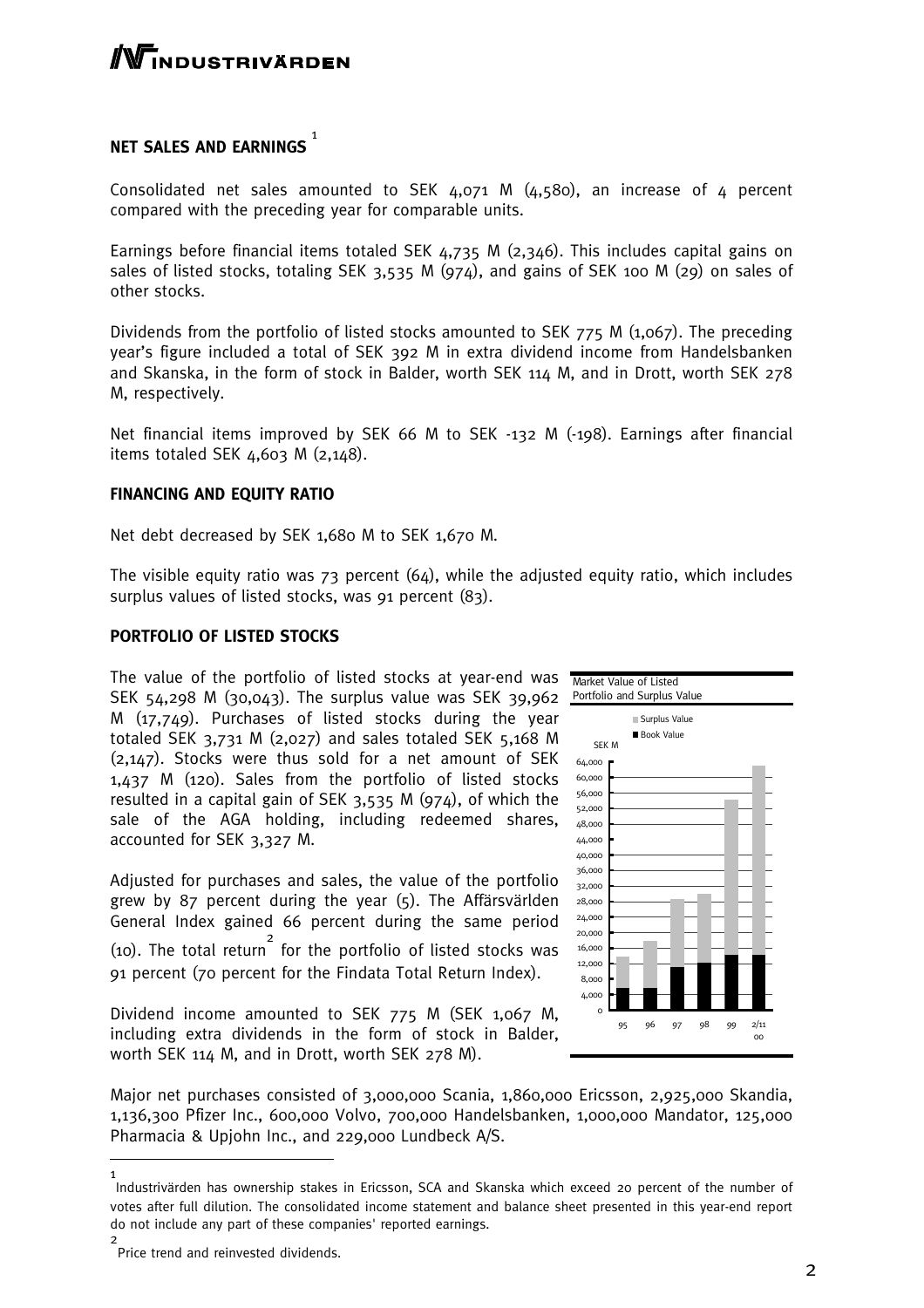# WINDUSTRIVÄRDEN

In SCA's new issue, 3,044,900 B-shares were subscribed for. Major net sales consisted of 28,615,000 AGA (the entire holding), 1,430,000 Astra (the entire holding), 1,465,000 Balder (the entire holding) and 387,900 Skanska.

As the result of a 3:1 stock split by Handelsbanken in June, the holding increased from  $14,650,000$  shares to  $43,950,000$  shares. Pfizer Inc. carried out a 3:1 stock split on July 1, increasing that holding from 706,000 shares to 2,118,000 shares.

#### **Price Trend for the Six Largest Shareholdings**

The trend in 1999 for the six largest shareholdings, which accounted for 93 percent of the portfolio's value at year-end, was as follows:

| Company       | Share of portfolio | Price change |
|---------------|--------------------|--------------|
|               | at Dec. 31, %      | full year, % |
| Ericsson      | 48                 | 172          |
| Sandvik       | 11                 | 89           |
| <b>SCA</b>    | 10                 | 52           |
| Skandia       | 10                 | 109          |
| Handelsbanken | 9                  | $-6$         |
| Skanska       | 5                  | 41           |
|               |                    |              |

Ericsson had a continued strong price trend and performed considerably better than the General Index, especially during the fourth quarter.

Sandvik performed better than the General Index but below the engineering index, which also includes the telecom stocks Ericsson and Nokia. Cyclical stocks like Sandvik and SSAB performed strongly in 1999.

SCA performed well, but below the General Index.

Skandia performed better than the General Index as well as comparable international insurance companies.

Despite strong earnings, *Handelsbanken* performed worse than both the General Index and the bank & financial services index.

Skanska performed below the General Index, but better than the real estate & construction index.

#### **Development for the Listed Portfolio Through February 11, 2000**

The market value of the listed portfolio on February 11, 2000, was SEK 63,053 M, and the surplus value was SEK 48,746 M. Adjusted for purchases and sales, the portfolio's value increased by 17 percent from the start of the year. The General Index increased by 14 percent during the same period.

#### **INDUCTUS**

Inductus' net sales amounted to SEK 2,318 M (2,869), an increase of 2 percent for comparable units. Earnings after financial items totaled SEK 242 M (182).

The return on capital employed was 29 percent (21).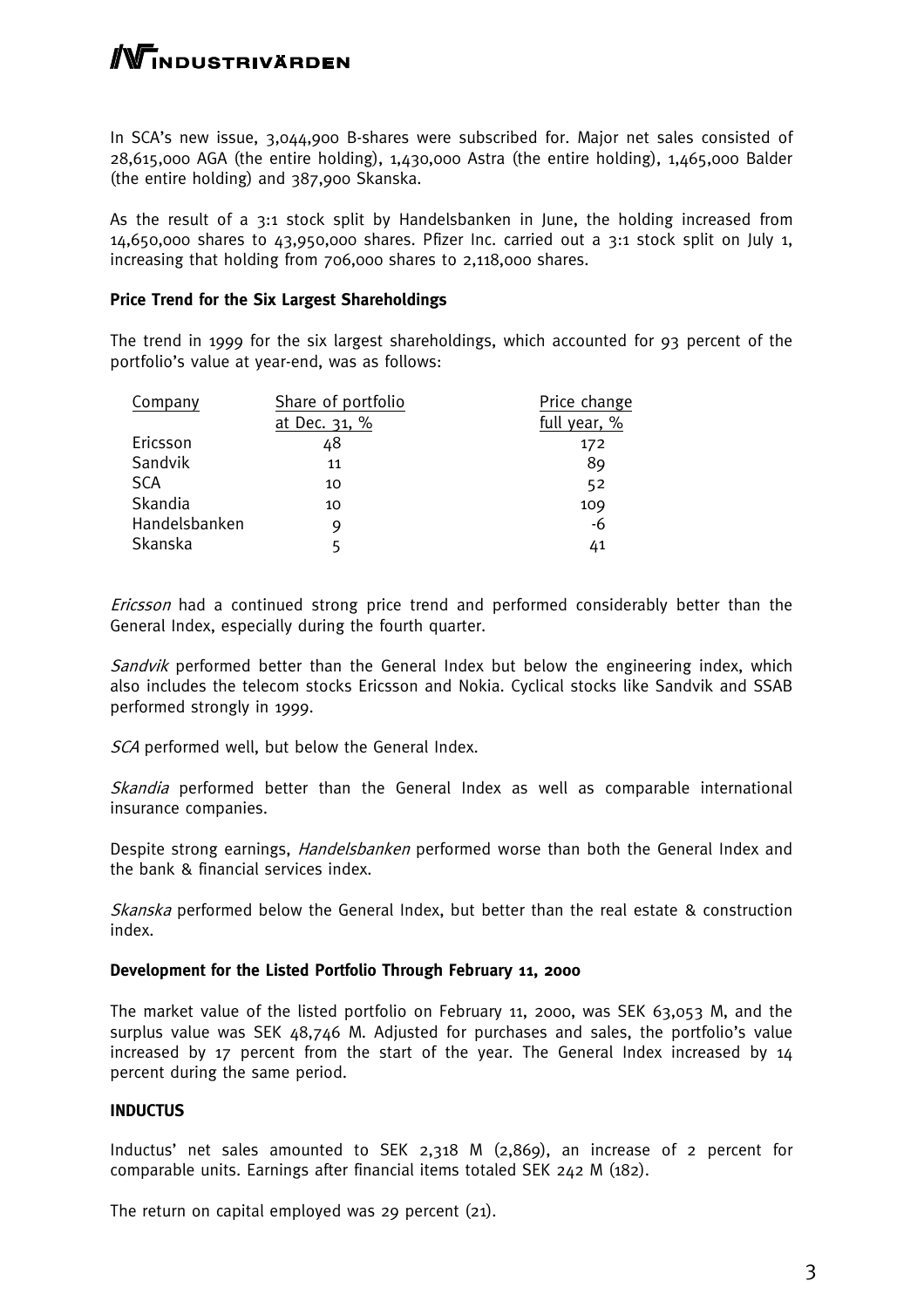# -<br>INDUSTRIVÄRDEN

Besam's net sales rose 3 percent. Earnings improved considerably compared with the preceding year due to a better product mix and improved productivity.

Isaberg had continued good order bookings, mainly for newly developed products. Earnings were slightly lower than in the preceding year, with continued good profitability.

#### **INDUTRADE**

Indutrade's net sales amounted to SEK 1,751 M (1,662), an increase of 5 percent. Demand improved gradually following a weak start to the year. Earnings after financial items totaled SEK 138 M (SEK 152 M, including capital gains of SEK 9 M). The return on capital employed was 27 percent (31).

#### **PARENT COMPANY**

The parent company's dividend income from listed companies amounted to SEK 775 M (1,067). Including capital gains of SEK 3,654 M (981) from sales of listed and other stocks, and administrative costs of SEK 71 M (67), earnings amounted to SEK 4,358 M (1,981).

After net financial items of SEK -128 M (-117), earnings totaled 4,230 M (1,864). After costs for CPN interest, totaling SEK 134 M (101), and taxes of SEK 11 M (57), a net profit of SEK  $4,085$  M  $(1,706)$  is reported for the year.

#### **CALCULATED NET ASSET VALUE**

Industrivärden's net asset value<sup>3</sup> as per December 31, 1999, Net Asset Value per Share has been calculated at SEK 57.0 billion, or SEK 298 per <u>and.CPN</u> share and CPN. Net asset value as per February 11, 2000, has been calculated at SEK 345 per share and CPN.

#### **PROPOSED DIVIDEND**

The Board of Directors proposes that the dividend for 1999 be raised by SEK 0.50 to SEK 5.00 per share. In addition, in light of the very strong earnings and value appreciation in 1999, the Board proposes a bonus dividend for 1999 of SEK 1.00 per share. The Board's proposal entails a total dividend of SEK 6.00 per share for 1999, entailing CPN interest of SEK 6.90. Thus SEK 1,030 M would be paid out for the dividend and SEK 134 M for CPN interest.

#### **SHARE REPURCHASE**

The matter of adopting a program for conducting a

repurchase of the Company's own shares is under consideration by the Board. It is the Board's intention to return to the shareholders on this matter prior to the Annual General Meeting.



<sup>3</sup> The composition of net asset value is shown on page 11.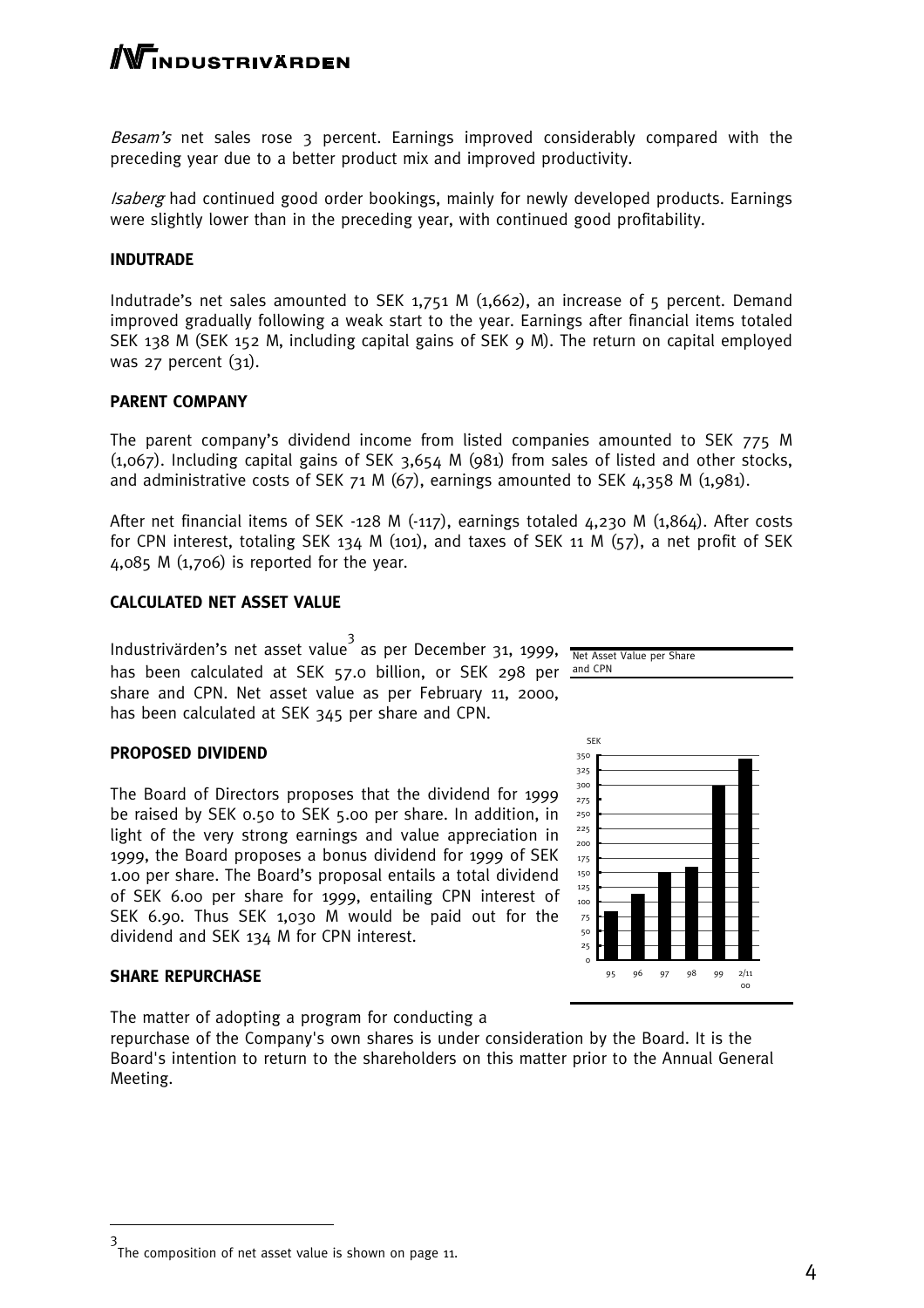# $\mathbb N$ industrivärden

#### **ANNUAL GENERAL MEETING**

The Annual General Meeting will be held on Friday, May 5, at 2 p.m. at the Grand Hotel, Vinterträdgården, in Stockholm.

Stockholm, Sweden, February 15, 2000

AB INDUSTRIVÄRDEN (publ)

The Board of Directors

#### **FINANCIAL CALENDAR**

The 1999 Annual Report will be published at the end of March/beginning of April 2000. An interim report for the period January–March 2000 will be released on May 5, 2000. An interim report for the period January–June 2000 will be released on August 15, 2000. An interim report for the period January–September 2000 will be released on Oct. 31, 2000.

#### **PRESS CONFERENCE**

Today, Tuesday, February 15, 2000, Industrivärden will be informing the press and other market participants about the Company's year-end results for 1999. A press conference will be held at 3 p.m. at the Company's head offices at Storgatan 10 in Stockholm.

#### **PRESENTATION FOR ANALYSTS**

On Wednesday, February 16, Industrivärden will be holding a presentation in English for international analysts on the Company's year-end results for 1999. The presentation will be held at 12 noon at Operaterrassen in Stockholm.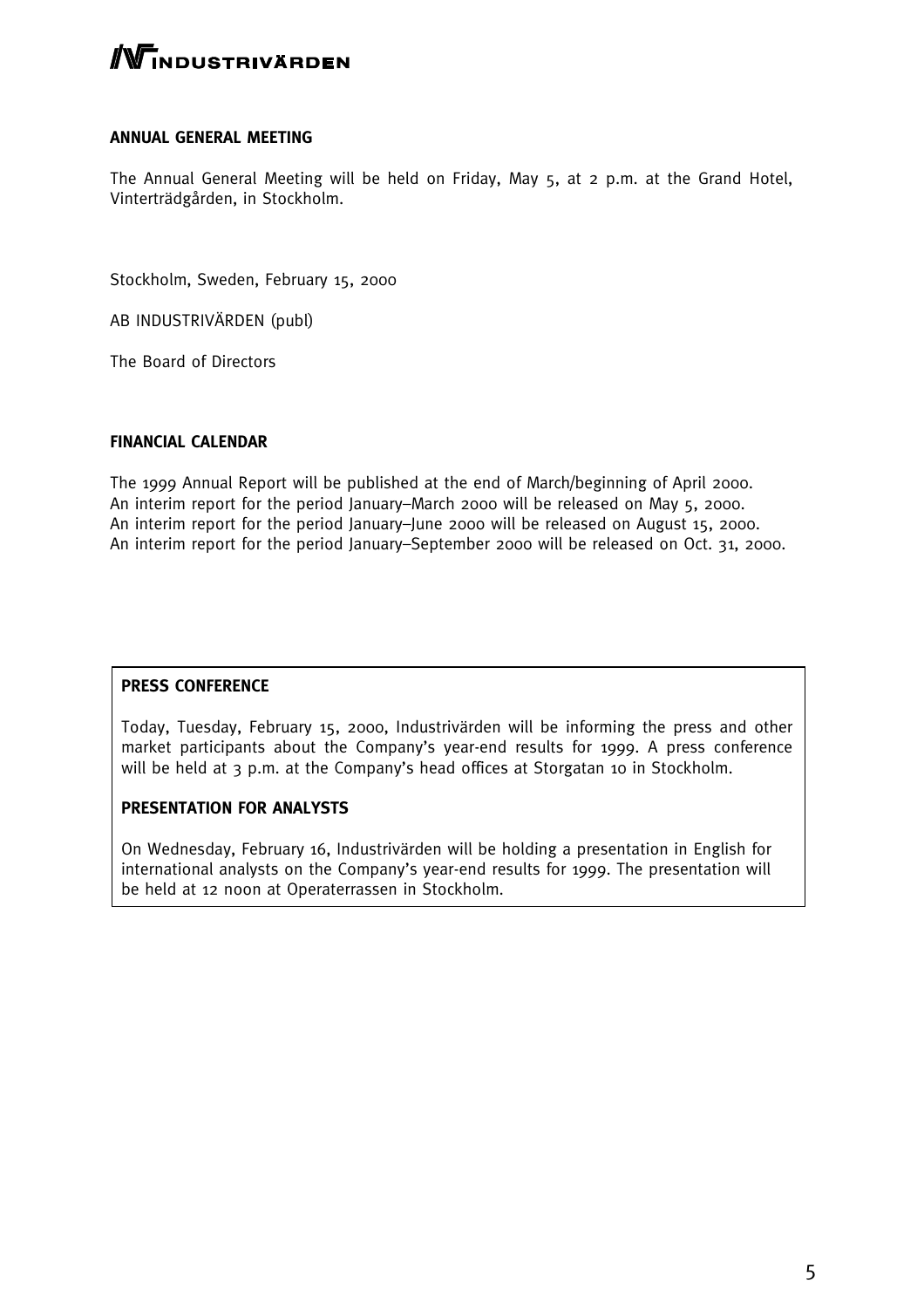#### **Industrivärden Consolidated Income Statement**

| SEK M                                   | 1999     | 1998     |
|-----------------------------------------|----------|----------|
| Net sales                               | 4,071    | 4,580    |
| Cost of goods sold                      | $-2,636$ | $-3,057$ |
| <b>Gross earnings</b>                   | 1,435    | 1,523    |
| Development costs                       | $-55$    | -83      |
| Selling costs                           | $-675$   | $-741$   |
| Administrative costs                    | $-378$   | $-431$   |
| Other operating income and expenses     | -2       | 8        |
| <b>Operating earnings</b>               | 325      | 276      |
| Dividend income from listed stocks      | 775      | 1,067    |
| Capital gains on sales of listed stocks | 3,535    | 974      |
| Capital gains on sales of other stocks  | 100      | 29       |
| Earnings before financial items         | 4,735    | 2,346    |
| Interest income                         | 68       | 17       |
| Interest expense (excl. CPN interest)   | $-210$   | $-232$   |
| Other financial items                   | 10       | 17       |
| <b>Earnings after financial items</b>   | 4,603    | 2,148    |
| <b>CPN</b> interest                     | $-134$   | $-101$   |
| <b>Earnings before taxes</b>            | 4,469    | 2,047    |
| Tax on earnings for the year            | $-135$   | $-129$   |
| Net earnings for the year               | 4,334    | 1,918    |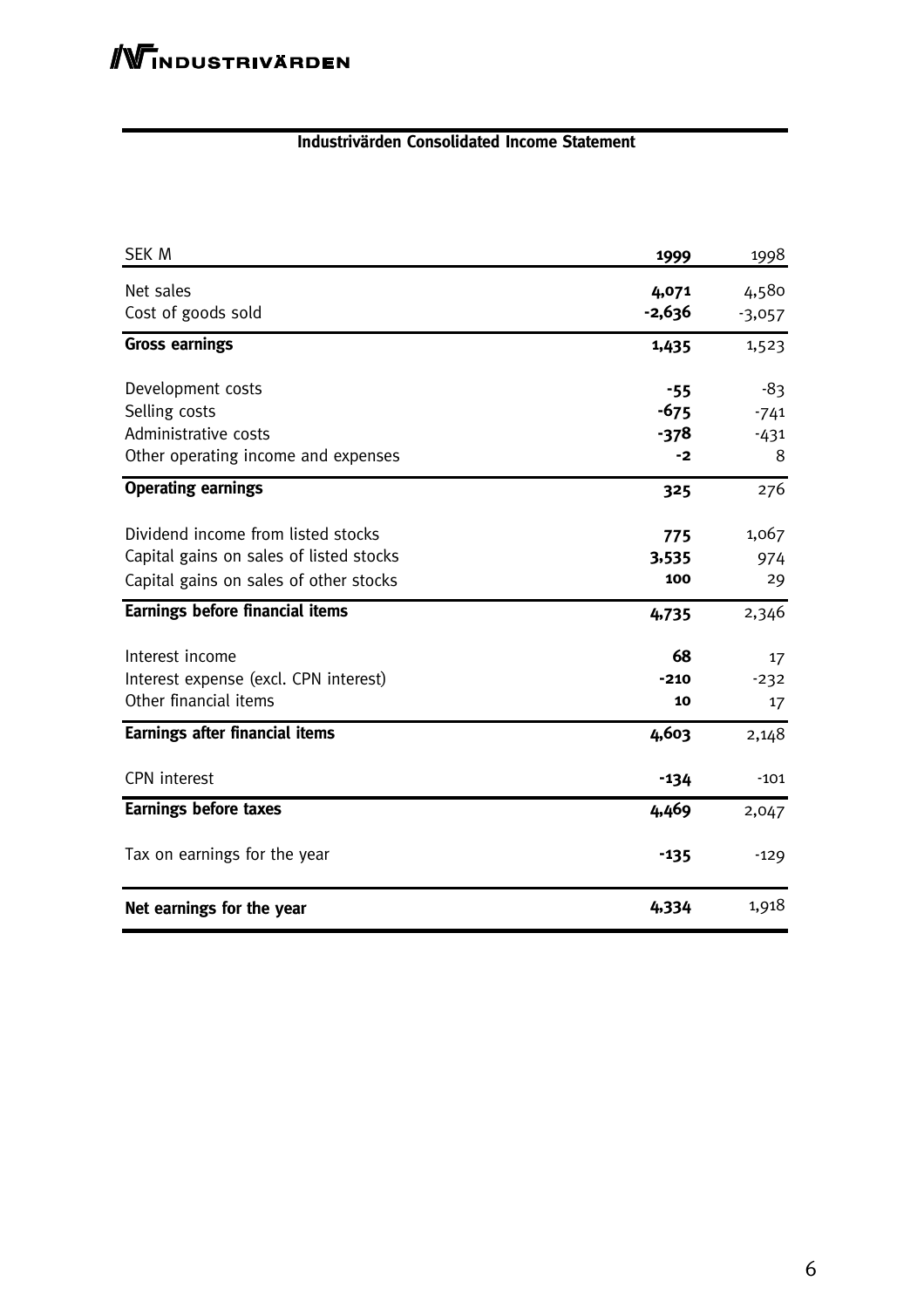### **Breakdown by Business Unit**

|                                 | Net sales    |       | Earnings after<br>financial items |                |
|---------------------------------|--------------|-------|-----------------------------------|----------------|
| <b>SEK M</b>                    |              |       |                                   |                |
|                                 | 1999         | 1998  | 1999                              | 1998           |
| Inductus                        | 2,318        | 2,266 | 242                               | 174            |
| Indutrade                       | 1,751        | 1,662 | 138                               | 152            |
| Dividends from listed stocks    |              |       | 775                               | 1,067          |
| Other, net                      | $\mathbf{2}$ | -6    | $-187$                            | $-250$         |
|                                 | 4,071        | 3,922 | 968                               | 1,143          |
| Capital gains on                |              |       |                                   |                |
| sales of listed stocks          |              |       | 3,535                             | 974            |
| Capital gains on                |              |       |                                   |                |
| sales of other stocks           |              |       | 100                               | 29             |
| Structural changes <sup>4</sup> |              | 658   |                                   | $\overline{2}$ |
|                                 | 4,071        | 4,580 | 4,603                             | 2,148          |

<sup>4</sup> Pertains to Rapid Granulator, Hydrauto and Timelox which were sold during 1999.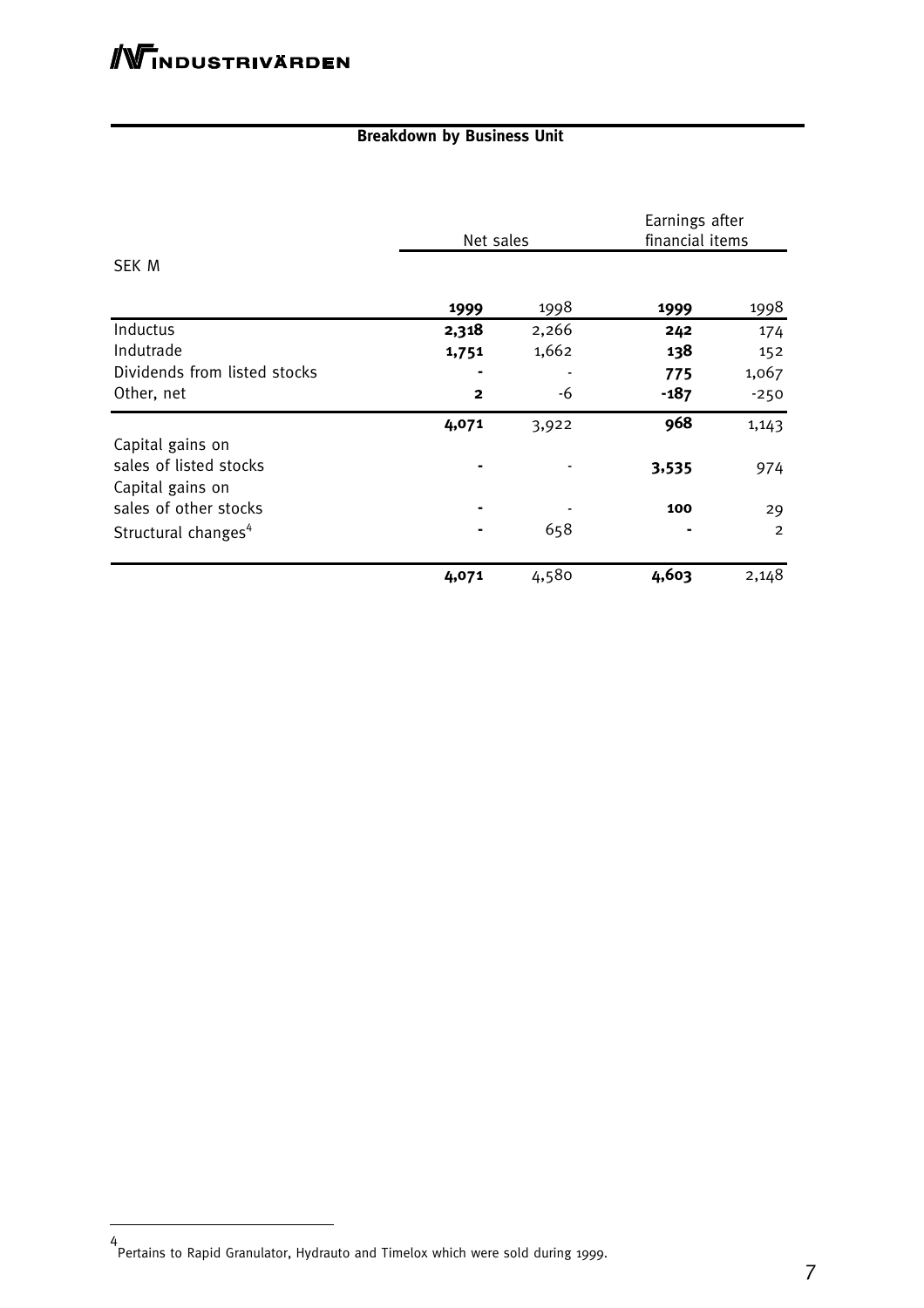### **Industrivärden Consolidated Balance Sheet**

|                                             | Dec. 31 | Dec. 31 |
|---------------------------------------------|---------|---------|
| <b>SEK M</b>                                | 1999    | 1998    |
|                                             |         |         |
| Intangible assets                           | 95      | 101     |
| Tangible assets                             | 570     | 706     |
| Shares and participations                   | 14,477  | 12,382  |
| Other financial assets                      | 1,318   | 71      |
| Inventories                                 | 649     | 718     |
| Accounts receivable, trade                  | 811     | 878     |
| Other current receivables                   | 145     | 117     |
| Liquid assets                               | 1,153   | 1,200   |
|                                             |         |         |
| <b>Total assets</b>                         | 19,218  | 16,173  |
| Shareholders' equity                        | 13,525  | 9,974   |
| CPN loans                                   | 448     | 448     |
| Provisions                                  | 305     | 323     |
| Long-term liabilities, interest-bearing     | 1,051   | 1,709   |
| Current liabilities, noninterest-bearing    | 1,015   | 1,010   |
| Current liabilities, interest-bearing       | 2,874   | 2,709   |
| Total shareholders' equity and liabilities  | 19,218  | 16,173  |
| Visible equity ratio, percent               | 73      | 64      |
| Adjusted equity ratio, percent <sup>5</sup> | 91      | 83      |

<sup>5</sup> Includes surplus values of listed stocks.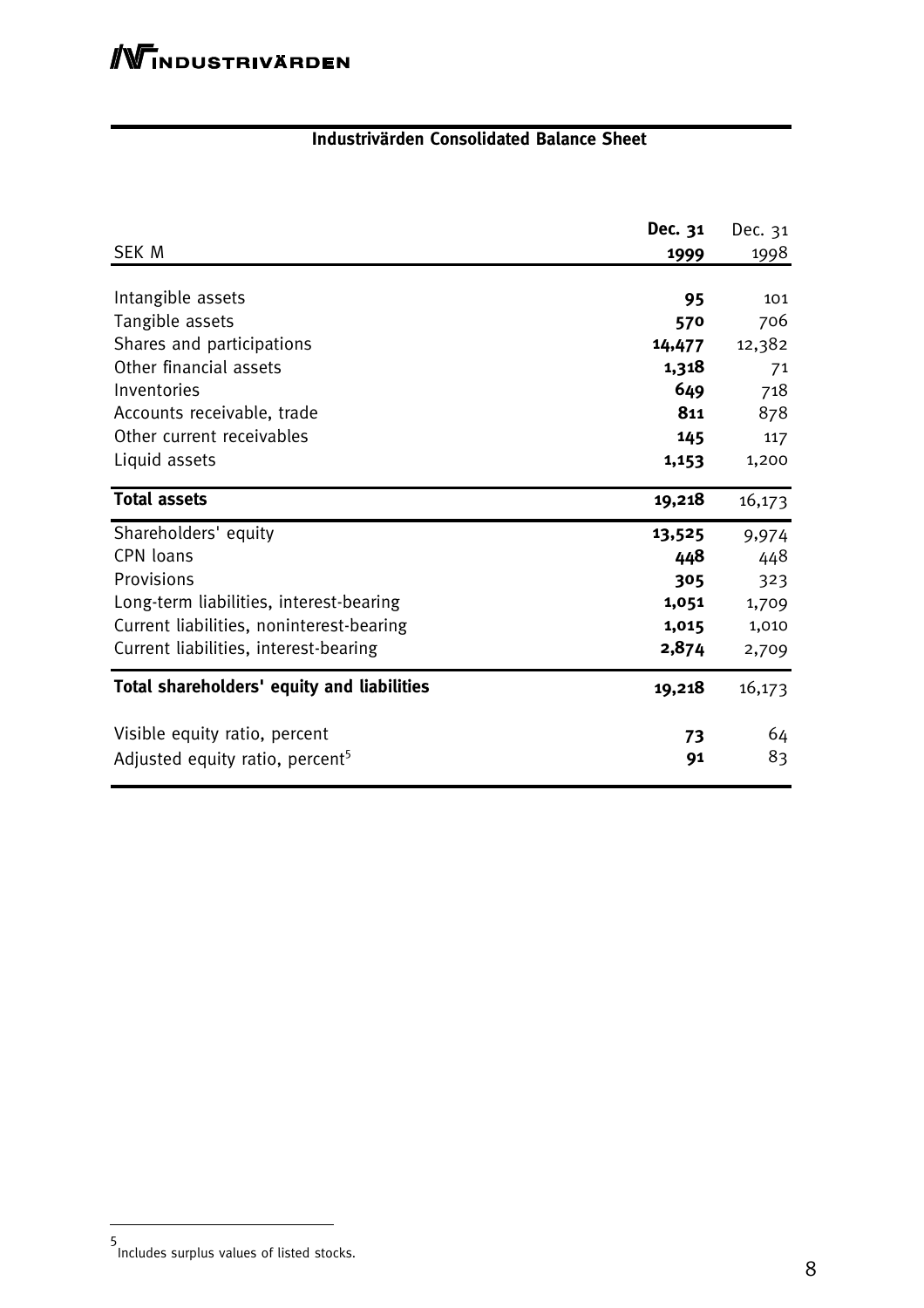### **Industrivärden Consolidated Statement of Cash Flows**

| <b>SEK M</b>                                                   | 1999     | 1998         |
|----------------------------------------------------------------|----------|--------------|
| <b>OPERATING ACTIVITIES</b>                                    |          |              |
| Earnings after financial items                                 | 4,603    | 2,148        |
| Adjustment of items not included in cash flows:                |          |              |
| Depreciation                                                   | 125      | 144          |
| Stocks received as dividend                                    |          | $-392$       |
| Result of sales of listed stocks                               | -3,535   | $-974$       |
| Result of sales of other stocks                                | $-100$   | -11          |
| Reversal of other items not affecting cash flows               | 4        | $\mathbf{1}$ |
| Taxes paid                                                     | $-140$   | -46          |
| Cash flow from operating activities                            | 957      | 870          |
| Cash flow from changes in working capital                      | 89       | $-40$        |
| Net cash flow from operating activities                        | 1,046    | 830          |
| <b>INVESTING ACTIVITIES</b>                                    |          |              |
| Purchases of listed stocks (stocks received as dividend incl.) | -3,731   | $-2,027$     |
| Sales of listed stocks                                         | 5,168    | 2,147        |
| Net purchase/sale of subsidiaries                              | 197      | -28          |
| Net purchase/sale of long-term fixed income instruments        | $-1,260$ |              |
| Net purchase/sale of other fixed assets                        | -88      | $-102$       |
| Net cash flow from investing activities                        | 286      | $-10$        |
| <b>FINANCING ACTIVITIES</b>                                    |          |              |
| Loans raised and amortization of debt                          | $-493$   | 814          |
| Dividends and CPN interest paid out                            | $-874$   | -728         |
| Net cash flow from financing activities                        | $-1,367$ | 86           |
| Net cash flow for the year                                     | $-35$    | 906          |
| Liquid assets at beginning of the year                         | 1,200    | 291          |
| Exchange-rate difference in liquid assets                      | $-12$    | 3            |
| Liquid assets at end of the year                               | 1,153    | 1,200        |
|                                                                |          |              |

| <b>Change in Interest-Bearing Net Debt</b> | Outcome<br>12/31/98 | Cash flow | Change in<br>loans | Other<br>changes | <b>Outcome</b><br>12/31/99 |
|--------------------------------------------|---------------------|-----------|--------------------|------------------|----------------------------|
| Liquid assets                              | 1,200               | -35       |                    | $-12$            | 1,153                      |
| Long-term fixed income instruments         |                     |           |                    | 1,260            | 1,260                      |
| Long-term interest-bearing liabilities     | 1,709               |           | $-658$             |                  | 1,051                      |
| Current interest-bearing liabilities       | 2,709               | ۰         | 165                |                  | 2,874                      |
| Interest-bearing pension provision         | 132                 |           |                    | 26               | 158                        |
| Interest-bearing net debt                  | 3,350               | 35        | -493               | $-1,222$         | 1,670                      |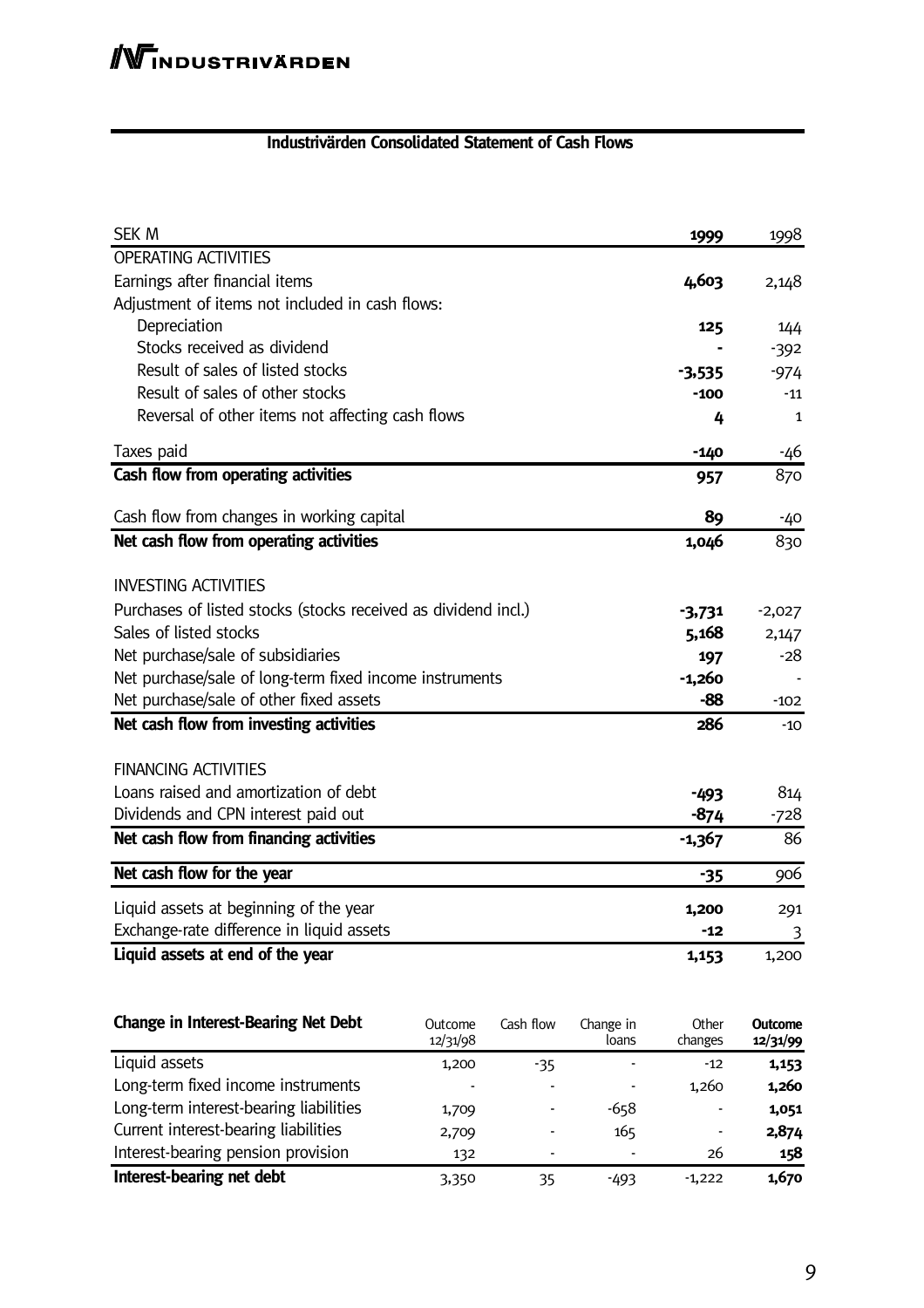|                                                                                                                                |            | Market value |                |                   |  |
|--------------------------------------------------------------------------------------------------------------------------------|------------|--------------|----------------|-------------------|--|
|                                                                                                                                |            |              | SEK per share  |                   |  |
|                                                                                                                                | Number     | SEK M        | and CPN        | portfolio's value |  |
| Ericsson                                                                                                                       | 46,520,000 | 26,191       | 137            | 48                |  |
| Sandvik                                                                                                                        | 23,000,000 | 6,130        | 32             | 11                |  |
| <b>SCA</b>                                                                                                                     | 21,314,532 | 5,335        | 28             | 10                |  |
| Skandia                                                                                                                        | 20,125,000 | 5,172        | 27             | 10                |  |
| Handelsbanken                                                                                                                  | 44,650,000 | 4,778        | 25             | 9                 |  |
| Skanska                                                                                                                        | 8,075,689  | 2,560        | 13             | 5                 |  |
| <b>SSAB</b>                                                                                                                    | 12,065,600 | 1,593        | 8              | $\overline{3}$    |  |
| Scania                                                                                                                         | 3,000,000  | 916          | 5              | $\overline{2}$    |  |
| Pfizer Inc                                                                                                                     | 2,450,000  | 684          | 4              | $\mathbf{1}$      |  |
| Volvo                                                                                                                          | 2,000,000  | 433          | $\mathbf 2$    | $\mathsf O$       |  |
| Other ( <sek 200="" m)<="" td=""><td></td><td>506</td><td><math>\mathfrak{Z}</math></td><td><math>\mathbf{1}</math></td></sek> |            | 506          | $\mathfrak{Z}$ | $\mathbf{1}$      |  |
| <b>Total</b>                                                                                                                   |            | 54,298       | 284            | 100               |  |

### **Portfolio of Listed Stocks as per December 31, 1999**

The listed portfolio above included the following stocks which were out on loan:

#### Number

| Gambro | 68,000    |
|--------|-----------|
| Scania | 1,112,900 |
| SAS    | 44,300    |
| SSAB   | 15,200    |